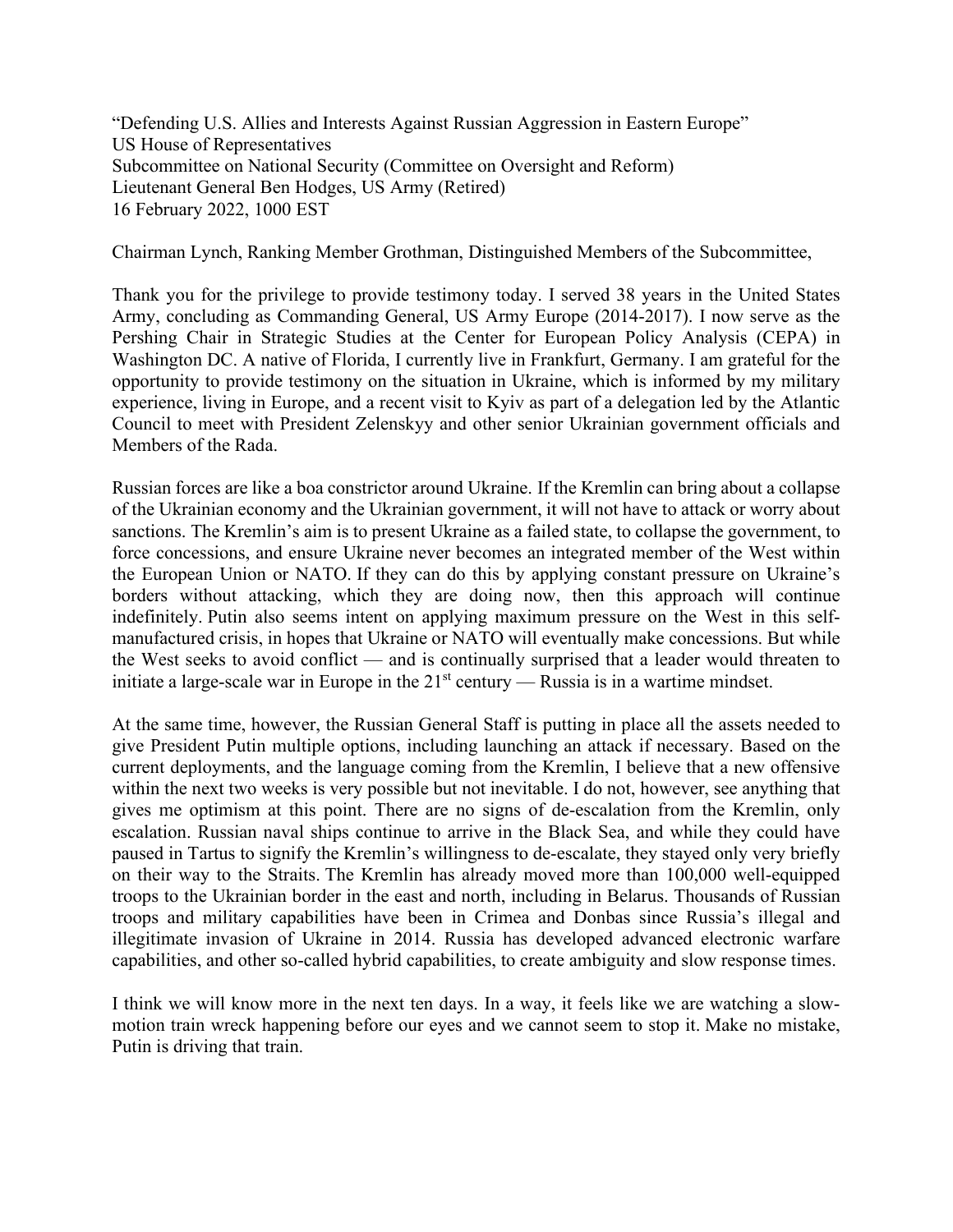I also think we need to recognize that Belarus is a key part of this entire crisis. I believe that President Lukashenko will be gone by this summer, and that the Kremlin will send him into retirement and replace him with their own guy. What we are seeing now is the next phase in the process of bringing Belarus formally and finally into the Union State with Russia. This has longterm implications for Putin remaining in power and the increased threat posed by Russian troops being permanently stationed in Belarus, next to the very vulnerable Suwałki Corridor.

What would a new Russian offensive look like? The most recent intelligence reports suggest that it could occur before or, more likely, shortly after the conclusion of the Beijing Winter Olympics, once all Russian ships currently underway from the Baltic Sea arrive in the Black Sea, and after the conclusion of the Russia-Belarus military exercises in Belarus.

I do not believe that a massive assault on all fronts or single, large-scaled attack towards Kyiv is likely as it will generate too many Russian casualties and is not actually necessary to achieve the Kremlin's strategic aims. A new offensive is more likely to be a continuation or expansion of the current conflict, particularly along the coasts near Odesa and the Sea of Azov. This could include series of rolling, limited objective operations to (1) demonstrate that the Kremlin is not deterred by NATO, (2) further weaken the government of Ukraine, (3) limit Russian casualties, (4) facilitate support and logistical sustainment of operations, and (5) frustrate Western decision-makers with actions below some perceived threshold of violence in an attempt to avoid sanctions. The Kremlin could also pause the pressure, wait, and resume operations — the same pattern it has employed since 2008 in Georgia.

Cyber strikes would be used to disrupt command and control, blind Kyiv from the actual situation at the Front, and disrupt transportation and air/missile defense. Disinformation efforts would be used to panic/confuse the public, start another refugee crisis, and create a "provocation" as a pretext for Russian attack. Cruise missiles from the Russian Black Sea Fleet and long-range rockets from land forces would target Ukraine's anti-ship weapons, ammunition storage sites, command and control nodes, and transportation hubs, similar to 2014. I anticipate amphibious operations along the coast lines of the Sea of Azov and Black Sea and probably sabotage and attempted assassinations inside Ukraine.

At stake is not only the European peace order, but U.S. national security interests. The transatlantic alliance remains the bedrock of Euro-Atlantic stability and security, and is the most successful military alliance in history. These are endangered if Putin can enlarge Russia's territory and expand his sphere of influence at will. A failure of deterrence would further open the door to the 'Russian way of war' against more of Europe with cyberattacks, disinformation campaigns, aggression in the air and maritime domains, targeted assassinations and kidnappings on European soil, and the weaponization of Russian-controlled energy resources. A new influx refugees into Western Europe would have destabilizing effects across Europe, which in my view is one of the Kremlin's intended outcomes. And in the long-term, even as the United States increasingly views China as the pacing threat, it cannot hope to compete with Beijing if the threat of instability in Europe continues or Allies begin losing confidence in the transatlantic alliance.

I think the Biden Administration is doing a good job on many fronts, especially in diplomacy and bringing together Allies, and I support each of the Administration's military moves thus far. But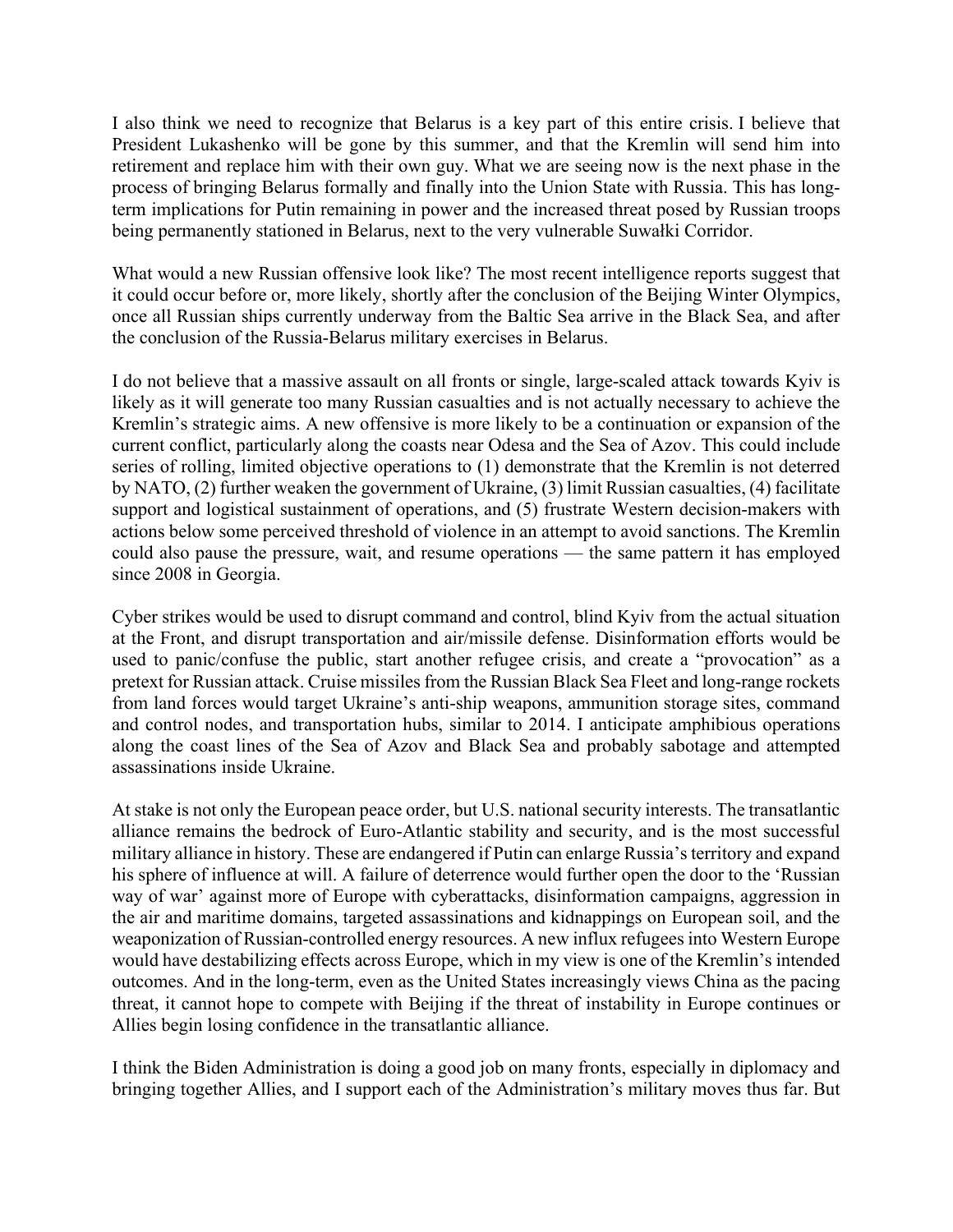we need a strategy for the entire Black Sea region that addresses all elements of U.S. and Alliance power (diplomacy, information, economy, as well as military/security cooperation), including repairing the damaged relationship with Turkey. At present, we are unable to use the single greatest piece of leverage we have — Turkey's sovereign control of the Straits, codified in the 1936 Montreux Convention, would allow Ankara to close the Bosphorous and Dardanelles to Russian ships — because we do not have a healthy relationship with Turkey, our Ally since 1952.

The Administration, and in particular the Department of State, deserves credit for leading perhaps the most comprehensive diplomatic effort I have seen since the 1995 Dayton Peace Accords. Although differences in threat perceptions persist among some nations, every NATO country has agreed to reject the Kremlin's demands. The Administration must continue to work closely with European Allies to become more unified in our assessment of the Russian threat and our response. This means continuing diplomatic efforts across Europe and finding a way to regain the initiative instead of always reacting to the Kremlin. We have to do this in a way that does not fracture the unity of our Alliance and European Union partners and by thinking bigger and more strategically, realizing that this is about so much more than Ukraine.

The Administration has also transitioned from passive deterrence (the threat of punishment after the fact, meaning deterrence failed) to active deterrence (demonstrated will and capability before the fact) with recent deployments to Allies on the Eastern Flank. Other Allies seem to agree, as evidenced by the heightened alert of the NATO Response Force, other nations delivering weapons, growth of the Air Policing Mission, and offers to deploy a new enhanced Forward Presence Battle Group to Romania. Even the German government, which has been at risk of forfeiting its hardearned moral authority and credibility through its initial response to the situation in Ukraine, has said that Nord Stream 2 is "on the table" as an option for sanctions should Russia attack.

In the near-term, we should be doing everything possible to enable Ukraine to more effectively defend itself — something on the scale of the Berlin Airlift, but with the weapons and equipment that they need. We should assist with the preparation and training of Ukraine's Integrated Air and Missile Defenses (IAMD), protection of cyber networks from attack, more counter-fire radar (which they have been using effectively for the last few years), more anti-tank weapons, more short-range air defense systems (Stinger and Avenger), and anti-ship capabilities. The Alliance should take the next steps required to deploy the NATO Response Force (NRF) to the eastern flank for exercises, integration into defense planning, and to reduce the time required for operations should combat spill over from Ukraine into a NATO Ally's sovereign territory.

We must also be prepared to escalate horizontally to take the initiative from the Kremlin, to force them to look in other directions rather than being able to focus fully on Ukraine. I recommend ensuring the Ukraine has the capability to strike the Kerch Strait Bridge and/or the Russian Navy's illegal base at Sevastopol. We should be prepared to challenge Russian operations in international waters of the Black Sea and international air space over the Black Sea. We should encourage Turkey to close the Bosphorous and Dardanelles Straits to Russian Navy vessels, in accordance with the Montreux Convention, which will require a significant diplomatic effort and assurance that Turkey will not be left alone when Russia inevitably strikes back against Ankara. And we should let it be known that we are prepared to quarantine the Russian Naval Base at Tartus, Syria.